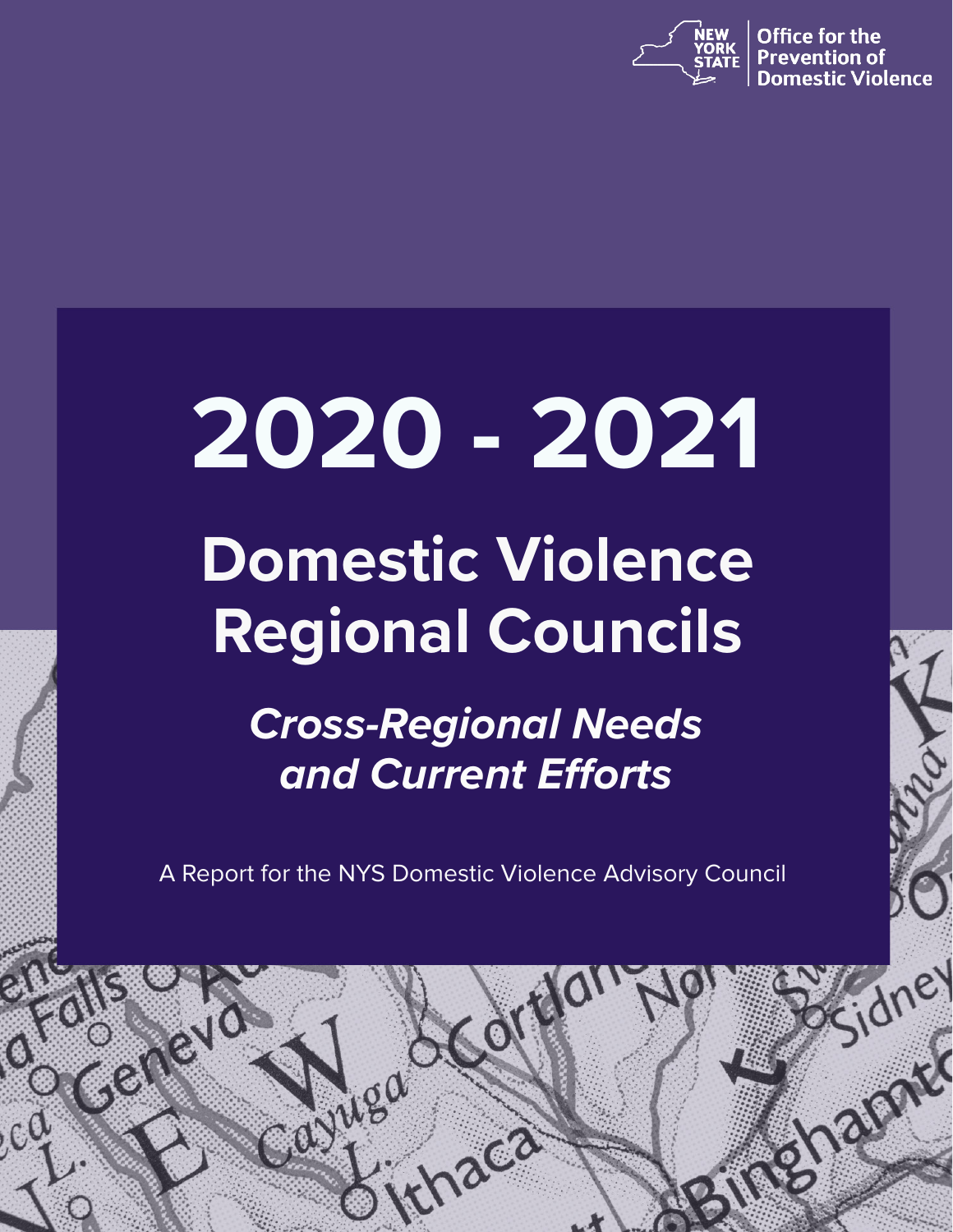

# **Introduction**

The Domestic Violence Regional Councils (DVRCs) originated from a series of listening sessions with domestic violence service providers across the state that provided stakeholders with feedback that current methods of communication across systems and regions were both decentralized and inconsistent. Based on the feedback from that work, the 2019 Domestic Violence Task Force proposed the creation of DVRCs as part of the Governor's 2020 State of the State to examine how services and resources were being delivered on a regional basis. In 2020, the Office for the Prevention of Domestic Violence (OPDV) launched the Domestic Violence Regional Councils initiative. The following report details the goals of these regional councils, the findings from the first two rounds of regional council meetings, and OPDV's current efforts to address the issues raised. OPDV hopes the NYS Domestic Violence Advisory Council will consider and prioritize the issues and ideas gathered from these meetings as they examine their agency priorities and prepare policy initiatives for the coming year.

# **The Domestic Violence Regional Councils**

In order to make informed policy decisions that best serve survivors in New York, the State must understand what is happening across all systems that intersect with victims of domestic violence and how those systems work together – or don't. The Domestic Violence Regional Councils serve as one forum for fostering this understanding.

The ultimate goal of the DVRCs is a collaborative reimagining of a more survivorcentered, trauma-informed and culturally responsive domestic violence service delivery system. To actualize this reimagining, OPDV needs input from all systems in the field to better understand what statewide policies and programs need to be developed, what statutory changes might be needed, and what regulations are standing in the way. The information gained from all ten regional meetings will be compiled on an on-going basis and presented to the NYS Domestic Violence Advisory Council for their consideration when making policy and programmatic recommendations, as well as a potential basis for new interagency collaborations. Where systemic barriers that can easily be rectified are identified, state agencies will take action to be responsive and remove such barriers.

Regions are defined using the ten Empire State Development (ESD) Regions and meetings are held in each region. The ESD Regions are as follows: Capital Region, Central NY, Finger Lakes, Long Island, Mid-Hudson, Mohawk Valley, New York City, North Country, Southern Tier, and Western NY.

Led by volunteer co-chairs (see appendix), the DVRCs are intended to be comprised of representatives from domestic violence service providers, local departments of social services, law enforcement, court representatives, probation, health professionals, representatives from Continuums of Care, and education/BOCES representatives. Additionally, staff from state agencies including the Office for the Prevention of Domestic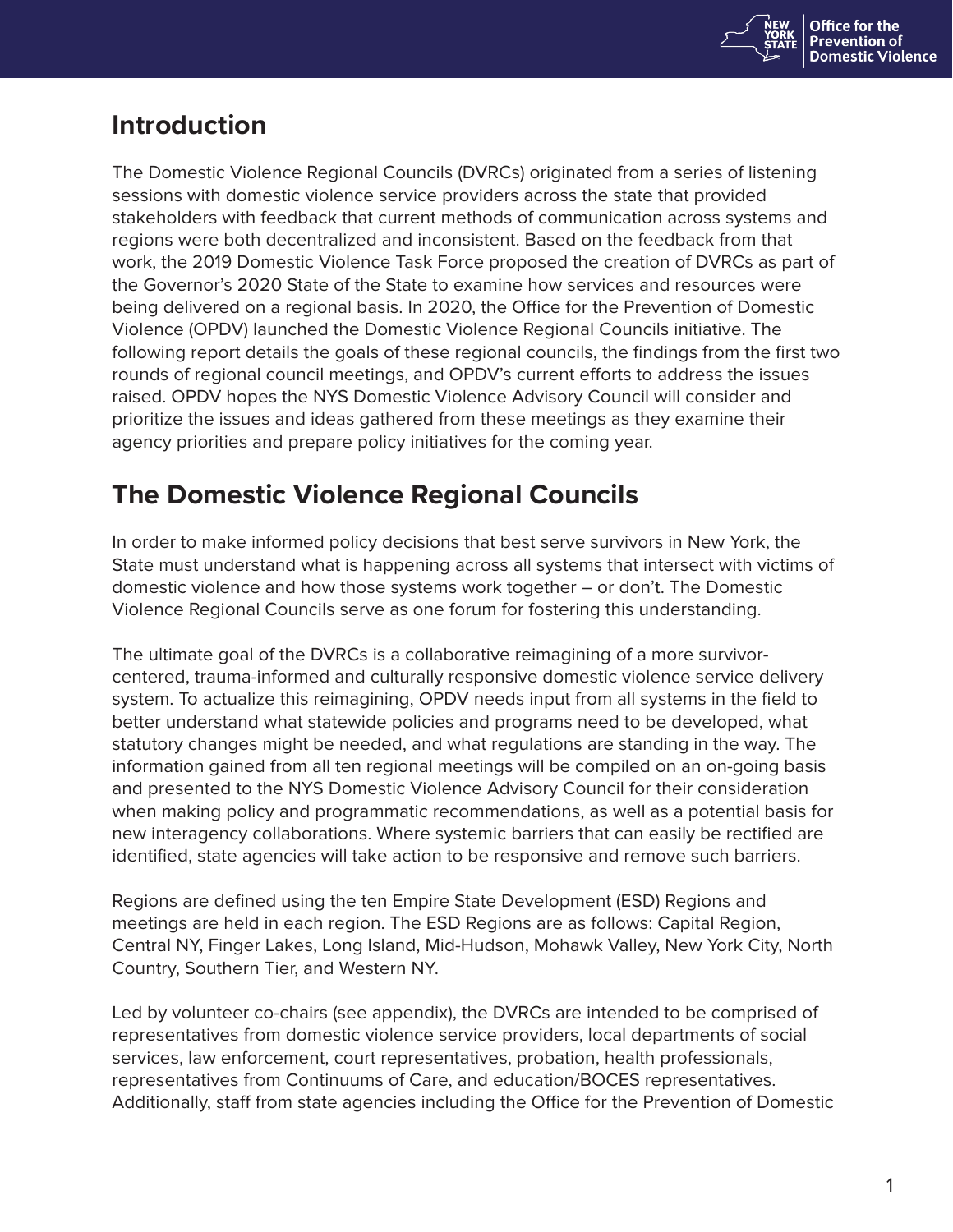

Violence (OPDV), Office of Children and Family Services (OCFS), Office of Court Administration (OCA), Office of Victim Services (OVS), Office of Temporary and Disability Assistance (OTDA), Division of Criminal Justice Services (DCJS), Office of Mental Health (OMH), Office of Addiction Services and Support (OASAS), Office of Probation and Correctional Alternatives (OPCA), Division of Corrections and Community Supervision (DOCCS) and Department of Health (DOH), as well as statewide partners including the New York State Coalition Against Domestic Violence (NYSCADV), are invited to attend each meeting. Active participants during the first two rounds of meetings included, OCFS, OCA, DCJS, OVS, OTDA, OPCA and DOCCS, as well as NYSCADV. Regional Council meeting topics may include but are not limited to: challenges occurring across systems, opportunities for increased collaboration, upcoming funding opportunities, or any other of-the-moment issues impacting survivors in the Region.

# **Regional Findings**

The first two rounds of Regional Council meetings demonstrated that many challenges and concerns in domestic violence systems are shared across regions. After each round of meetings, OPDV has worked to efficiently address the needs raised, both by offering timely solutions and laying the groundwork for systemic and cultural change, but the need for continued emphasis on these issues remains.

# *Widespread Lack of Prevention Work*

Many service providers expressed a need for more prevention work, especially through education efforts in schools. Regional council members across the state emphasized the importance of educating young people about healthy relationships and teaching them to identify the dynamics of domestic violence. Though some domestic violence programs may already have prevention outreach programs, they stressed a need for more funding if they are to continue to do this important work adequately.

# *Weak Relationships Between Systems*

Better communication between systems was described as a persistent need. Regional council members statewide noted the meaningful benefits of strong relationships across systems, especially when these relationships are grounded in a shared understanding of the dynamics of domestic violence. However, they also all lamented that these relationships are still novel and not common. Frequently, they are based on personal relationships with individuals. Unfortunately, when these individuals leave these institutions, the relationships are often lost and the cross-system approach dissolves. Service providers across the state expressed a desire to create a way to institutionalize these relationships.

# *Barriers to Economic Stability*

All regional councils identified survivors' struggle to achieve and maintain economic stability as a predominant concern. Across all ten regions, a multitude of issues linked to these challenges were raised as persistent problems, including: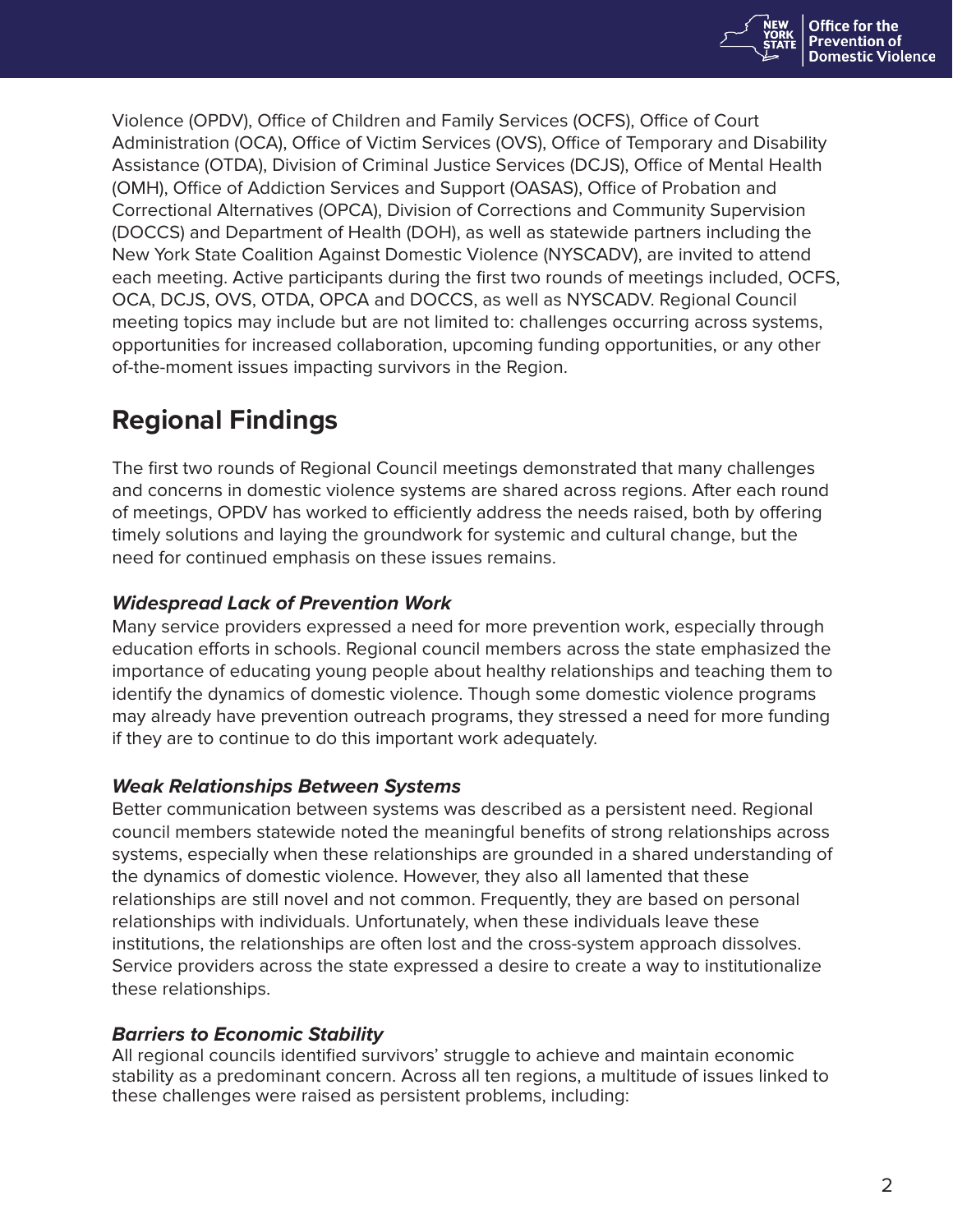

# *Need for Flexible Funding*

Service providers statewide consistently highlighted increased access to flexible funding opportunities as an enduring need. Many service providers argued that an increase in flexible funding opportunities for both survivors and domestic violence programs is crucial to facilitating a truly survivor-centered system. Though several regions acknowledged that the few additional flexible funding opportunities offered since the onset of the pandemic have been helpful, providers also stressed that these programs are not sufficient, nor as flexible as they should be in order to be truly survivor-centered. During a New York City Regional Council meeting, a service provider and advocate shared her frustration with the laborious reporting process required by city-administered grants that were presented as being "flexible." Globally, this has also been stated about state and federal funding stream reporting requirements. In this advocate's account, for a survivor to use the flexible funding to buy groceries, she had to log every specific grocery item she intended to purchase. As we build a survivorcentered system, it is imperative to trust survivors in realizing their own safety and to provide adequate resources to do so. Already forced to navigate a labyrinth of bureaucratic processes, accessing flexible funding opportunities should not create added burdens for survivors, nor service providers.

### *Housing*

Housing was also identified as a persistent issue throughout all ten regions. Providers identified several different facets of housing obstacles. Regardless of funding levels, many providers described a lack of available housing stock as a major issue to providing safe housing to survivors. Representatives from Capital Region domestic violence programs described a commonly shared experience of searching for available housing in all the neighboring cities and counties to no avail. They stressed that expansion of housing stock must be an investment that is prioritized now, as the problem will only intensify in coming years. Other regions described a lack of regionally diverse affordable housing options. For example, service providers in the Southern Tier acknowledged that the shelter options are chiefly located in the larger cities of the region. However, some survivors from more rural parts of the region do not feel comfortable moving to the "big city." Additionally, representatives from domestic violence programs in Central NY described an excess of regulations precluding provision of permanent housing.

# *Transportation*

Absence of adequate transportation was stressed as a barrier to serving survivors in many regions, especially in predominantly rural regions. Providers in the North Country stressed the need for innovative transportation solutions to combat the lack of a robust public transportation system. Without transportation, survivors struggle to access support services, which are frequently located in different towns. Moreover, if they need to relocate to protect their safety, they may be re-housed far away from their job or their children's school. In this sense, council participants from many regions stressed that the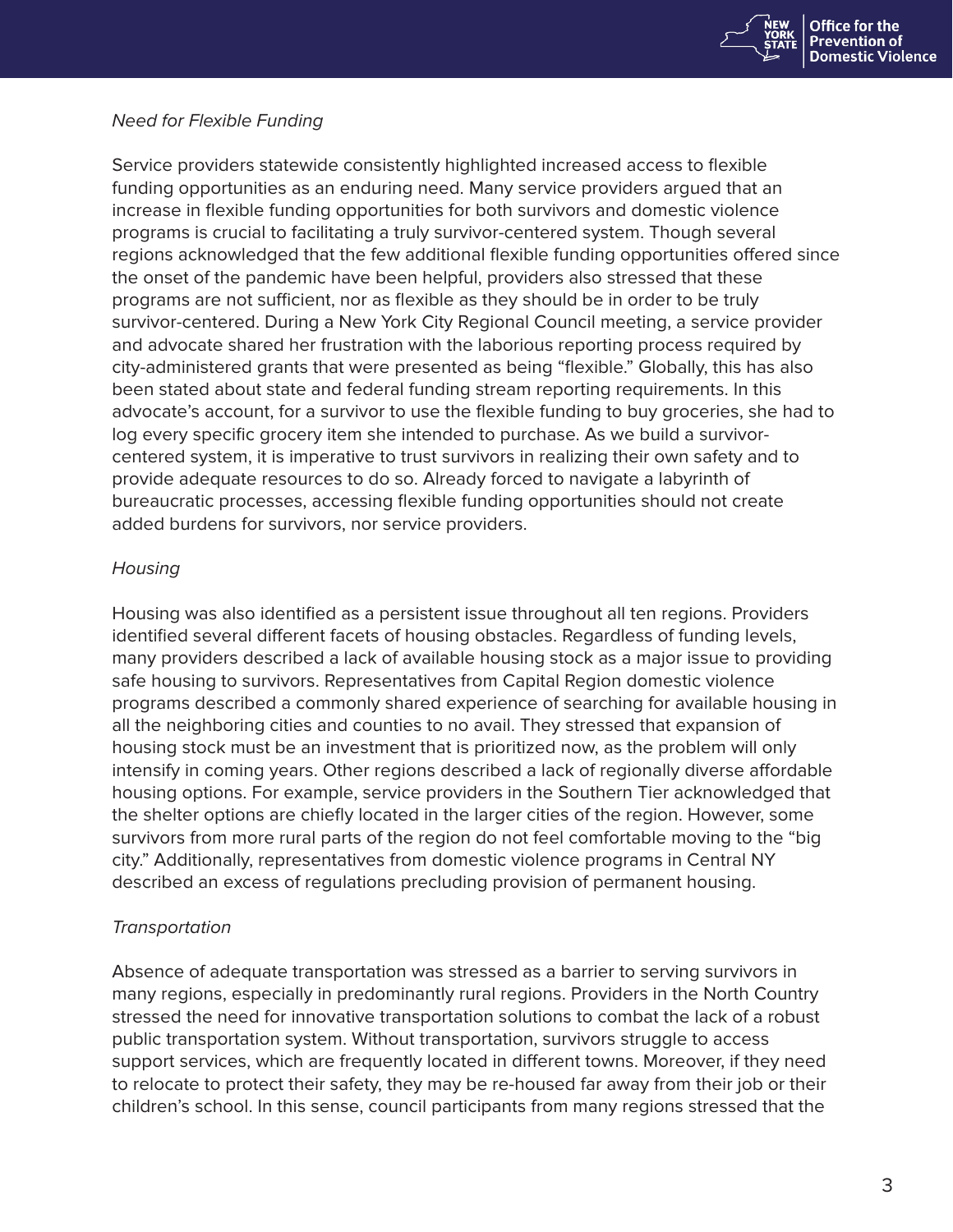

absence of transportation is a significant barrier to survivors' safety and economic stability.

### *Childcare and Employment*

Providers in many regions also pointed to a dearth of affordable childcare options as a significant obstacle in the path of many survivors' efforts to secure employment and work towards economic stability. Service providers in Long Island highlighted the disparity in access to childcare in their county that persists between those staying in a domestic violence shelter and those staying in an emergency shelter. Those staying in domestic violence shelters are not eligible for childcare until they secure employment, while those staying in emergency shelters do have access to childcare while actively seeking a job. According to New York State regulations, eligibility is determined by county and based on availability of funds. Expanding access and availability of childcare subsidies to domestic violence survivors would be a significant step towards fostering a survivorcentered system, facilitating survivors' ability to seek stable employment without having to worry about what they'll do with their children when they are offered an interview.

# *Absence of Trauma-Informed, Survivor-Centered Practice Across Systems*

A need for improved systems response was also consistently stressed across the regions. Regional stakeholders repeatedly acknowledged that there is widespread lack of trauma-informed, survivor-centered responses. More trauma-informed training in all systems was identified as a need in most regional councils. The lack of a traumainformed practice across all systems was frequently identified as a major barrier to fostering a consistently survivor-centered experience for those moving through the systems. Though systems may not always be capable of yielding a survivor's desired results, the person-to-person interactions between survivors and those working within systems heavily impact their experience seeking life-saving services and supports. Unfortunately, systems established to help New York's survivors have too often exacerbated their trauma. As the State strives to offer trauma-informed and survivorcentered services to all New Yorkers, more personnel across systems must be trained in implementing trauma-informed practice in their daily work.

A need for trauma-informed training was especially stressed in the court system, with law enforcement, and in the social services system. Domestic violence program providers in the Finger Lakes stressed that the court room can be intimidating and scary even for those who have not experienced trauma, much less for survivors who have often suffered extensive trauma. In these settings, a judge's manner of communicating with survivors is crucial to facilitating a safe environment, rather than instilling a sense of fear and intimidation. Utilizing a conversational style of communicating with survivors rather than an interrogating style can yield immensely better experiences for survivors, alleviating the many difficulties inherent to leaving abusive partners and building safer lives.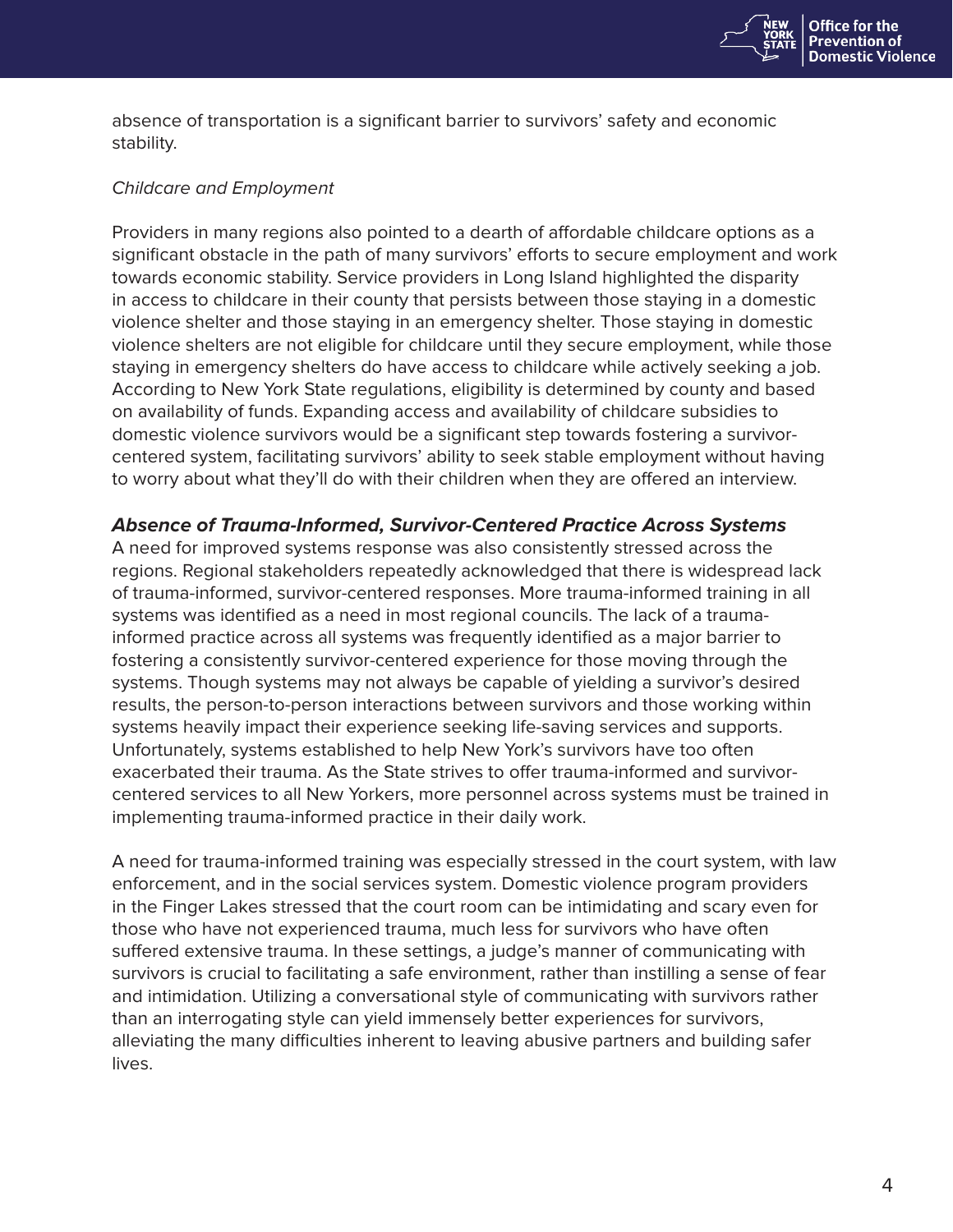

# *Calls for Reforms Within the Court and Legal Systems*

In addition to the adamant, repeated calls for greater training on trauma-informed practice in the court system, regional representatives also called for other reforms within the court and legal systems. Representatives from several regions stressed that Family Court staff and custody evaluators need more training on the issues specific to domestic violence. In addition to their concern about custody evaluators' current capacity to effectively respond to domestic violence cases, leaders from domestic violence programs in the Mid-Hudson Region raised concerns about other issues involving courts as well, including the need for the State to disseminate guidance and direction on firearms removal for courts and law enforcement, the need for more specialized domestic violence courts, and the fact that the grievance procedure as a tool to hold judges accountable is difficult, lengthy, and not very transparent. Judges are notified when grievances are filed with the Commission on Judicial Conduct, and litigants who file a grievance are almost always required to continue appearing in front of that same judge as their case moves forward.

Additionally, many regions voiced concern about confusion and a lack of consistent application regarding orders of protection, court practices, and bail reform. In Long Island, domestic violence program providers described a frequent failure of local law enforcement to enforce orders of protection, specifically in contexts where abusers are breaking the order via calls or texts, despite the requirement of police to make an arrest when orders of protection are violated. In Western NY, where co-chairs had distributed a survey to regional domestic violence programs, every survey respondent mentioned bail reform as a concern. Providers described it as a tremendous safety concern for victims, as well as a significant burden for programs. The chief safety concern expressed is that abusers who are arrested may be released within hours, often without enough time for victims to create safety plans, reach out to programs, or make potentially life-changing decisions. Many providers also expressed a desire for more training and information about what the bail reform changes truly entail, both for advocates and law enforcement. Several regions highlighted that there seems to be confusion amongst law enforcement as to when an appearance ticket must be issued.

Finally, several providers from across the state emphasized the benefits of the pandemic-forced expansion of virtual options for court services. Providers recounted their experiences with survivors during this time, many who expressed the benefits to their safety and mental health they felt as a result of such expansion. They specifically noted the ability to testify and file orders of protection virtually as important steps towards a more survivor-centered court process for survivors and stressed the need for continued access to such options even after the pandemic passes.

# *Desire for New Programming and System Change*

New programming and substantive system change were also needs raised in meetings across regions. Specifically, council representatives emphasized the need to examine accountability beyond the criminal justice system and for the current system to function better for the individuals who are using it.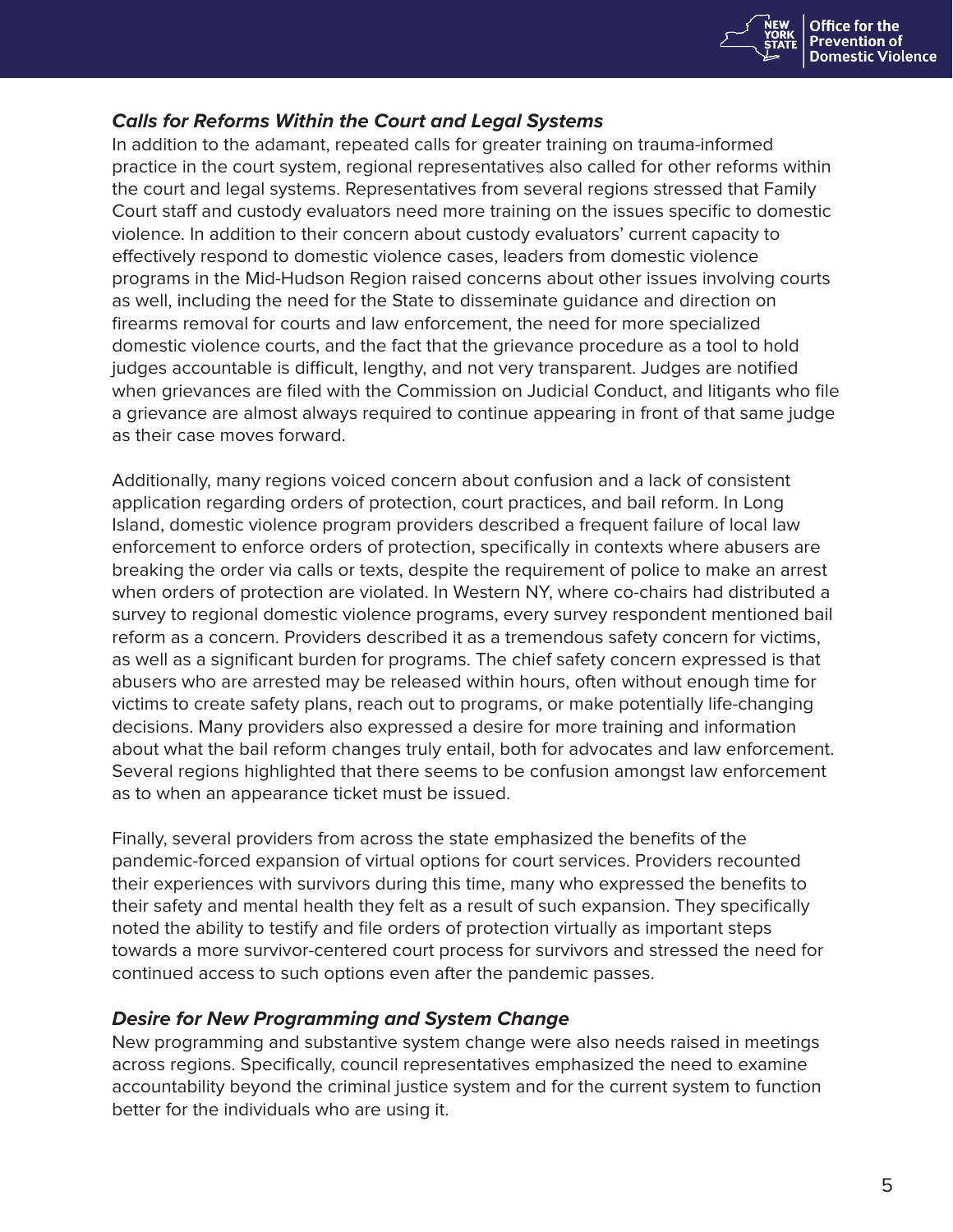

Domestic violence program leaders in the Capital Region offered a succinct description of the current criminal justice system, reflecting sentiments shared across the state: it is slow and not survivor-centered. In fact, many victims and survivors avoid reaching out to domestic violence programs and law enforcement precisely because they do not want to involve themselves, nor their abusers, in the criminal justice system. This problem is exacerbated by the fact that the bulk of domestic violence programs' non-residential funding is tied to the legal and criminal justice systems. Because of this, advocates are often extremely limited in what they can offer survivors who do not want to engage with the criminal justice system. The Capital Region leaders shared that many survivors communicate a desire for alternatives to jail time, which may include restorative or transformative justice programs. Disproportionately from communities that have historically experienced undue rates of policing and criminalization, some survivors are eager to pursue alternative methods of accountability and justice. In the State's current landscape, survivors seeking such alternatives have few options.

# *Persistent Service Disparities Within Regions*

Representatives in the regional councils also highlighted that there continues to be uneven resource distribution and system responses between urban and rural areas within the regions. Shelters and other services are frequently based out of larger cities within the region, preventing equitable access to services for all survivors. This inequitable service access is often exacerbated by a persistent digital divide. While reliable broadband is still a challenge in some rural areas, urban areas also continue to struggle with digital equity. Though remote access to services has been a benefit to survivors in many ways, service providers in the Capital Region described the challenges some clients have with accessing these services when they have inadequate technology. Though some may have cell phones, they may not have data to access apps and email, while others might not have access to reliable Wi-Fi. Though not providing services in rural communities, domestic violence program leaders in New York City also identified inequitable technological and digital access as a persistent issue for the survivors they serve.

Additionally, regional representatives are eager for innovative models that reflect the entire state. Though some innovative models and programs exist in New York City, there is a lack of access to these models and programs in other parts of the states. Council members in the Finger Lakes also expressed a desire for greater information sharing across regions to gain an understanding of what innovative programs do exist and are being executed in other regions.

# *Dearth of Mental Health and Substance Abuse Services*

A need for mental health and substance abuse services for survivors was also underscored. Representatives from the Department of Social Services and shelter providers in the Southern Tier acknowledged that they are witnessing an increase in substance abuse struggles amongst those seeking services, which was noted as impacting the prevalence of domestic violence, as well as survivors' ability to access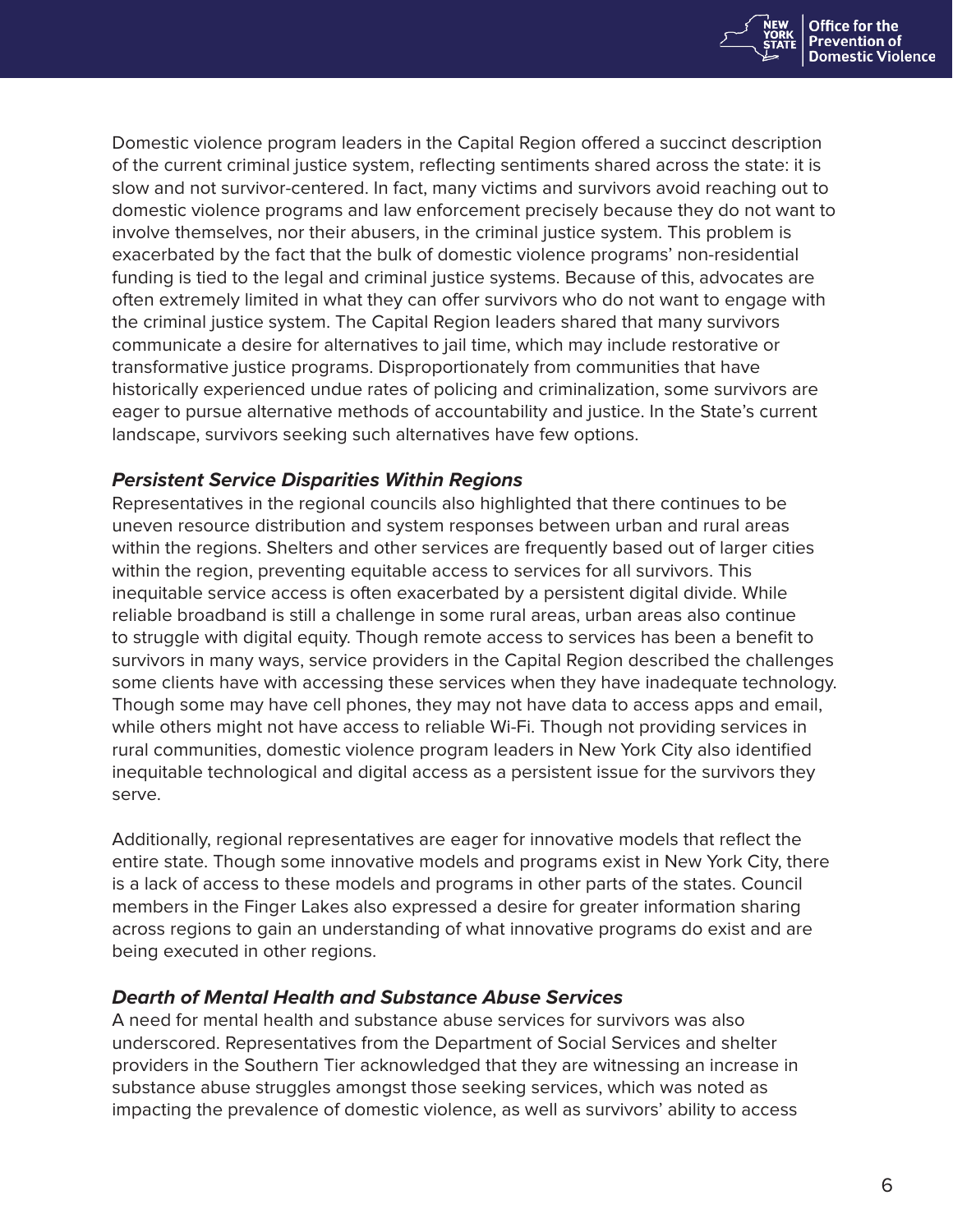

shelter. As one county's shelter in the region is unstaffed and unsupervised, those struggling with substance abuse cannot access the shelter.

# *Need for Greater Domestic Violence Awareness in Medical Settings*

The need for domestic violence screening in medical settings was also raised in several regional councils. Service providers in the Finger Lakes also described a need for more training for forensic nurses who see victims in the emergency room. They stressed that anyone who may serve as a first point of disclosure for survivors should receive training, with nurses likely being at the top of this list. Providers in the Finger Lakes also expressed a desire to expand the Sexual Assault Nurse Examiners program to also include domestic violence victims. They stated that SANE nurses are willing and ready to do this vital work, however they feel they need more training to do it properly. Unfortunately, there is no budget for this training and additional funding is necessary to enable domestic violence programs to do this kind of training.

# *Inadequate Language Access*

Greater language access was also underscored as a need across regions. This need was highlighted by regional councils in two different contexts. First, service providers in Western NY stressed that expanded language access is frequently needed on the scene of a domestic violence incident. They reported instances of children or perpetrators being used as interpreters on the scene. Not only is this an inappropriate and blatantly inadequate response, but it may also further jeopardize victims' safety. Similarly, program leaders in the Mid-Hudson region identified language barriers as an issue that persists within the court system.

# **Current Efforts**

Having heard the same issues come up again and again in the first two rounds of DVRC meetings, OPDV has prioritized several initiatives in response to the concerns raised.

# *Facilitating Pathways to Economic Stability*

Recognizing that financial and economic barriers are a persistent threat to victims' safety, OPDV is actively engaging in a series of efforts to address multiple facets of these challenges. In one such effort to further ensure survivors' economic stability, OPDV is working to limit the devastating impact of financial abuse by collaborating with partner agencies, stakeholders, and the Department of Financial Services (DFS). Through these partnerships, OPDV seeks to enhance knowledge about domestic violence for financial professionals through training and ongoing technical assistance, as well as to foster active engagement with regulatory experts about preventing financial abuse through regulation and practice.

In partnership with OVS, OPDV has also established a Safe Housing Options Grant Program, which provides \$4 million in funds for one-time, non-competitive grants to 72 participating OCFS-licensed and/or approved DV programs. The grants are focused on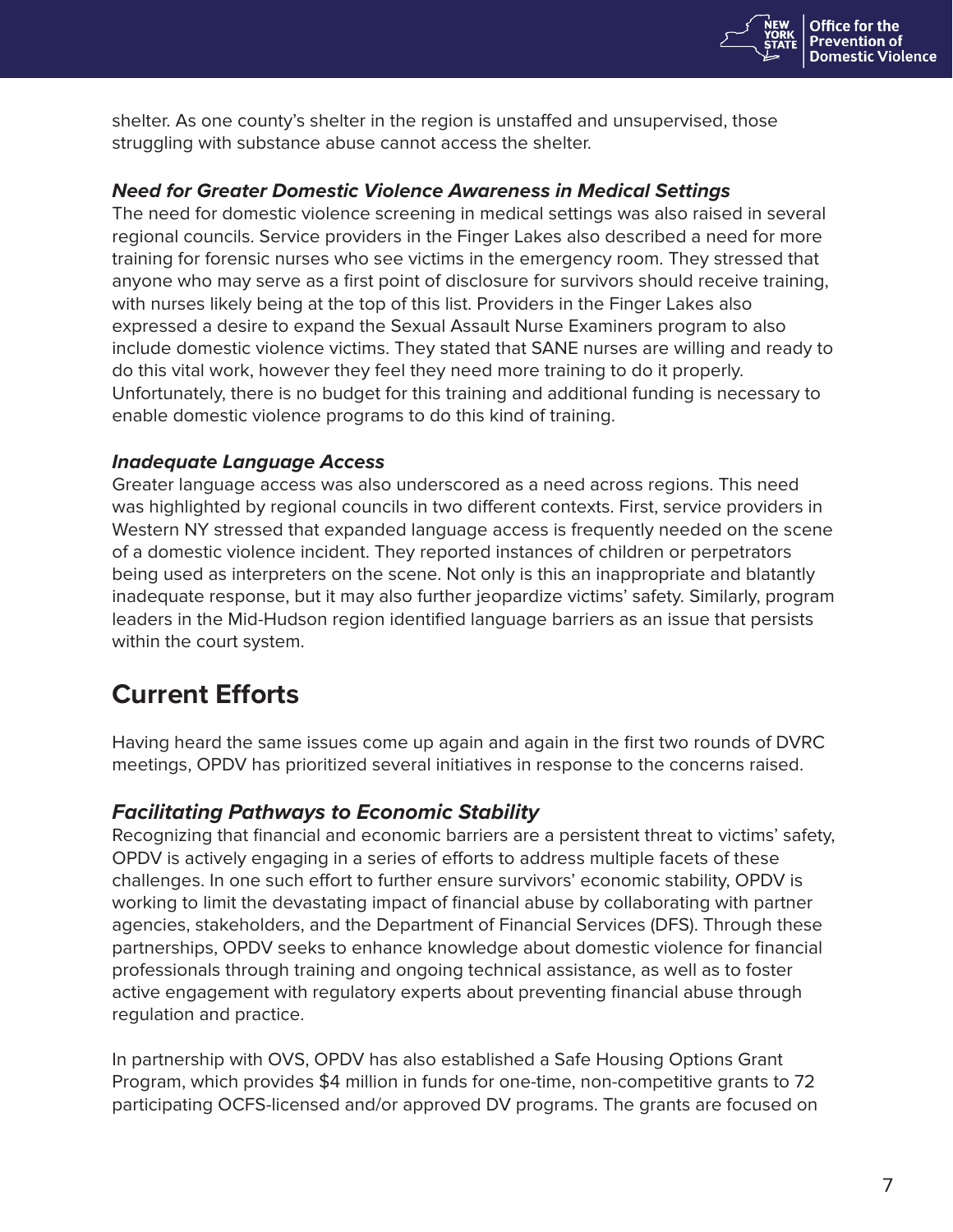

building on the lessons learned from the pandemic in terms of shelter not always being the first, only, or best answer for victims in need of housing and, also, coping with the lack of housing stock and resources for survivors. As part of the grant program, OPDV also established a Safe Housing Learning Consortium. The goal of this consortium is to bring all providers together to share best practices and common challenges in creating more options for survivors to gain access to stable housing beyond emergency shelter. Technical assistance from national stakeholders, OPDV, and OTDA will be carried out in support of the grant work. This consortium will help inform a survivor-centered response to housing and serve as a state and local partnership to share ideas, best practices, and challenges. OPDV will also analyze results and data from the funding with the grantees.

### *Improving Systems' Responses*

Having faced down the crises of the pandemic, OPDV is now centering its work around one ambitious goal: revolutionizing New York's service delivery model and guiding it to be the most trauma-informed and culturally responsive service delivery model for survivors of gender-based violence in the country. OPDV aims for this to be a comprehensive, holistic process, culminating in a reality where survivors' experiences across all systems are survivor-centered and trauma-informed, whether they are in the court system, attempting to get child support, seeking shelter or housing, looking for employment, or interacting with any state agency.

Currently, OPDV has embarked on multiple different initiatives towards this goal, partnering with other state agencies to foster survivor-centered responses across systems. First, OPDV is working with OTDA to ensure survivors are able to successfully navigate the process of seeking child support safely. Second, as previously discussed, OPDV is working with DFS to bolster survivors' ability to make a claim of financial abuse to repair credit. OPDV is also increasing the number of agencies in which it directly trains staff to recognize and respond to gender-based violence, most recently the OCFS Division of Juvenile Justice & Opportunities for Youth (DJJOY).

Another exciting addition to OPDV's cross-agency training work is that of the Department of Environmental Conservation (DEC) and the Office of Parks, Recreation and Historic Preservation. At the direction of Governor Hochul, OPDV will create, develop, and launch a training program for all public-facing employees at state parks, campgrounds, and recreational areas on how to recognize domestic violence and how to intervene. OPDV will develop the training with the goal of delivering it prior to Spring 2022, when many of the State's outdoor recreation sites, which serve millions of patrons annually, will reopen for the season. By prioritizing engagement of non-traditional allies across state agencies, OPDV is working to further its goal of fostering broad, survivor-centered access to safety, resources, and support.

In partnership with DOH, OPDV is pursuing yet another far-reaching initiative to increase survivor-centered services across systems. In response to recent legislation, OPDV has collaborated with DOH to create a model policy for general hospitals about serving domestic violence survivors. Together, OPDV and DOH are also working to develop and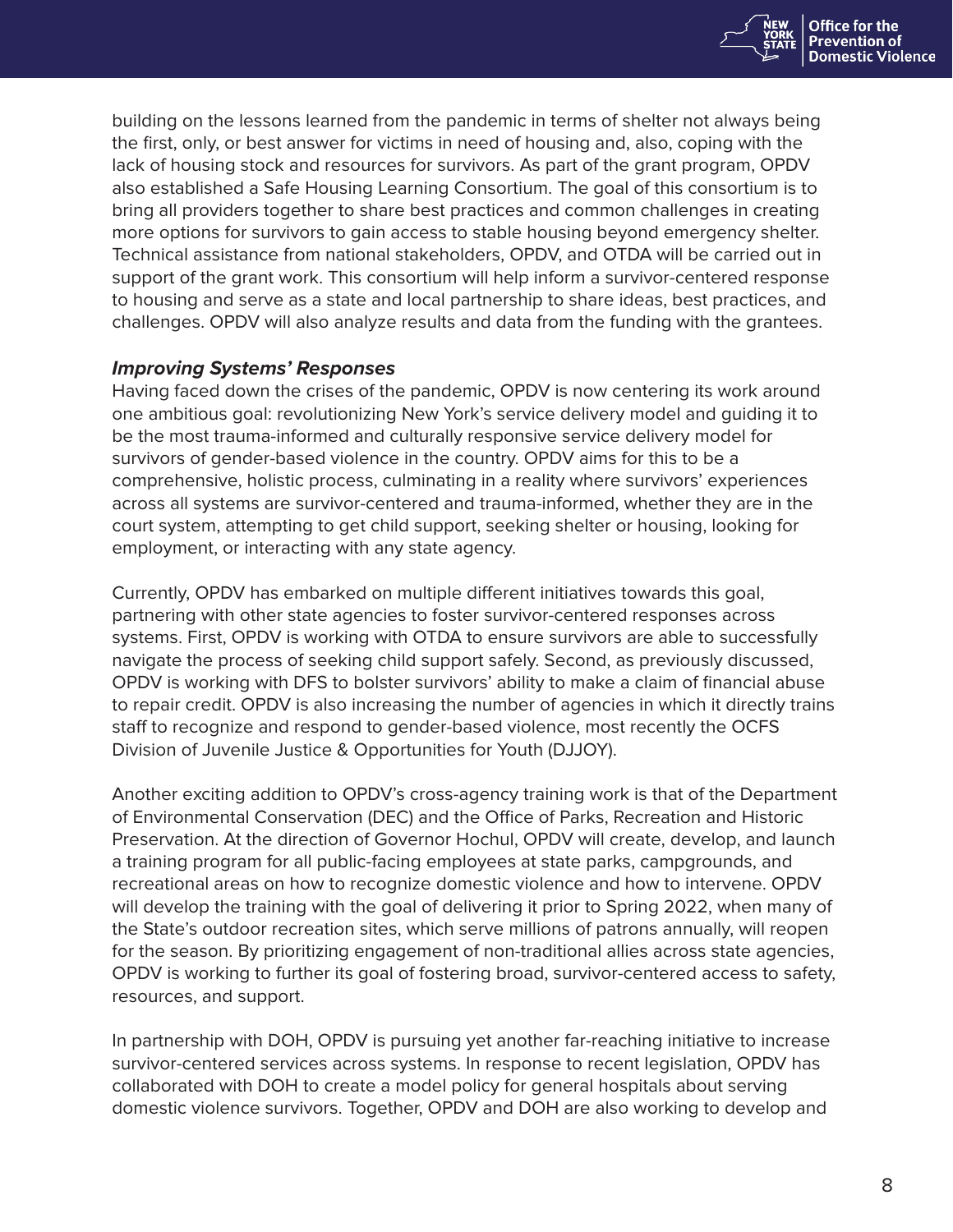

provide training about the policy and domestic violence for all staff at those hospitals. Notably, the policy and training will address how to recognize and respond to non-fatal strangulation cases. This work provides an excellent way for information on domestic violence and non-fatal strangulation to reach a wide range of professionals who are likely to encounter it in their day-to-day work, and to ensure that all hospitals have uniform approaches to assisting patients and staff affected by domestic violence.

Additionally, OPDV, in partnership with OASAS and NYSCADV, will soon begin work to develop and launch overdose prevention training for domestic violence providers statewide. This training, made possible by OASAS' grant award from the Substance Abuse and Mental Health Services Administration (SAMHSA), will be developed with the goal of reducing the number of prescription drug/opioid overdose-related deaths and adverse events by training staff in domestic violence shelters and home visiting programs.

OPDV is also forging partnerships with agencies that serve survivors in communities that have been traditionally overlooked. One such partnership is with the Developmental Disabilities Planning Council, with whom OPDV will developing a training on inclusive service provision for domestic violence and developmental disability providers. Knowing that it takes time, and often multiple contacts, for survivors to be ready or feel safe accessing services, the goal is to create an environment throughout all NYS agencies where survivors feel heard, respected, and able to seek resources and support when they are ready.

# *Facilitating Opportunities for Further Learning and Development*

OPDV is eager to foster education and awareness opportunities for advocates, survivors, and other professionals working in the field. Recognizing that technology-based threats to survivors' safety are constantly evolving and increasing, this October, OPDV convened national experts to host a conference on technology-assisted abuse. The event offered an overview of the emerging risks associated with technology use, recommendations for mitigating technology misuse, and strategies for increasing survivors' privacy and safety. Over 350 individuals participated in this online event and feedback from attendees was overwhelmingly positive. OPDV plans to continue hosting such events in the future, with the goals of widely sharing state-of-the-art knowledge and best practices in order to support survivor safety.

Additionally, as a direct result of concerns shared in multiple DVRC meetings, OPDV is partnering with OCA and DCJS to develop a webinar about bail reform, which will provide an overview of the recent statutory changes and their impact on domestic violence cases. The webinar, taking place in December, will aim to aid both law enforcement officials and service providers in understanding the revised statute and using the legal tools that continue to be available even after the most recent bail reform changes. Such knowledge should help advocates and law enforcement officials as they work to help keep survivors and victims safe.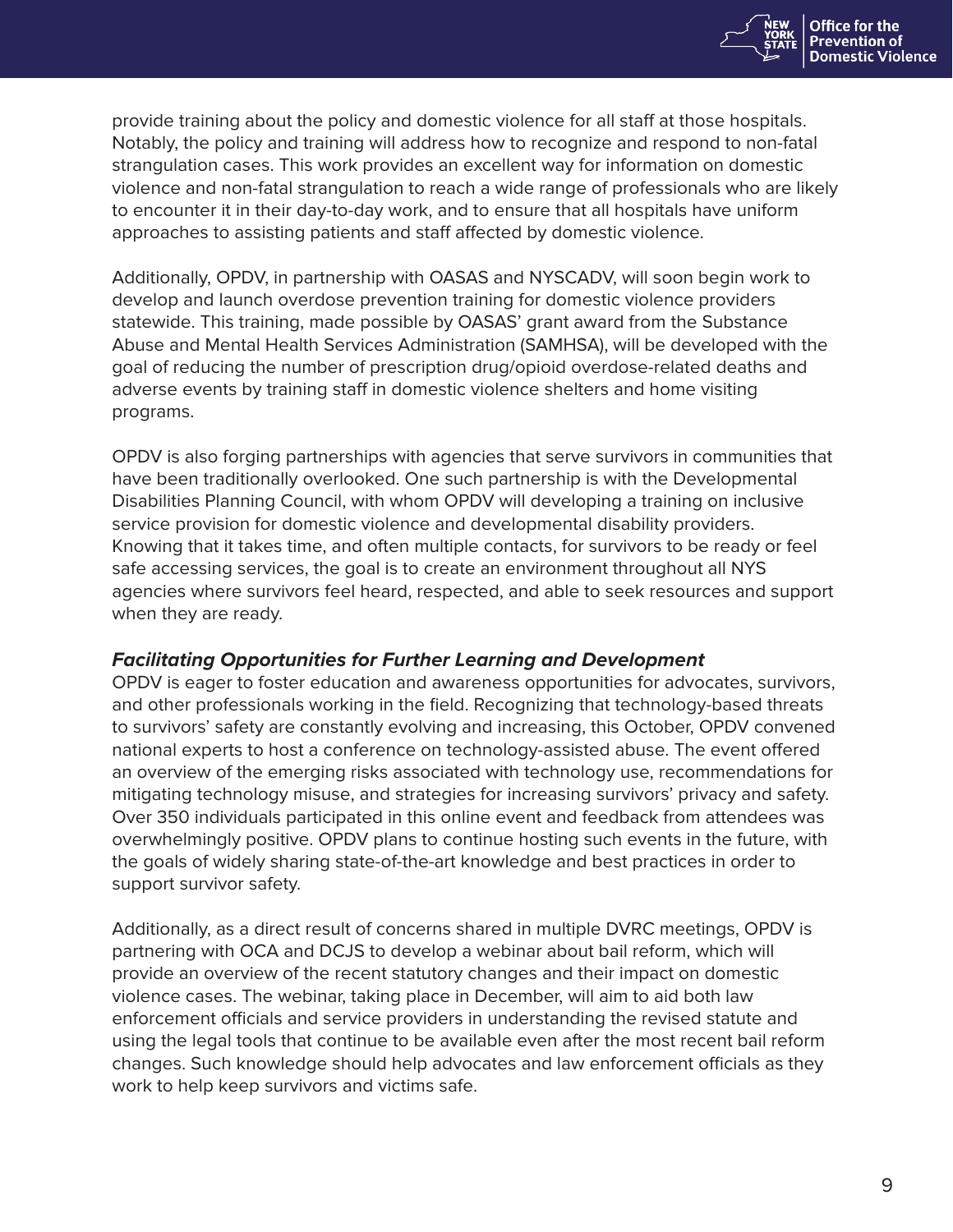

# **Conclusion**

OPDV recognizes that fostering a truly survivor-centered and trauma-informed response across all domestic violence systems in New York State will require long-term collaboration and innovation. In offering a unique space for stakeholders and representatives from all systems to come together and have dialogue about challenges, concerns, best practices, and ideas, the Domestic Violence Regional Councils are a first step towards that goal. OPDV hopes the Advisory Council will utilize the information gathered in these first two rounds of meetings to inform their policy initiatives and priorities for the coming year.

OPDV is grateful for the dedication of all who participated in these first rounds of meetings, and to all those working to support domestic violence victims and survivors across the state. OPDV looks forward to continuing the important work of the DVRCs in the coming months.